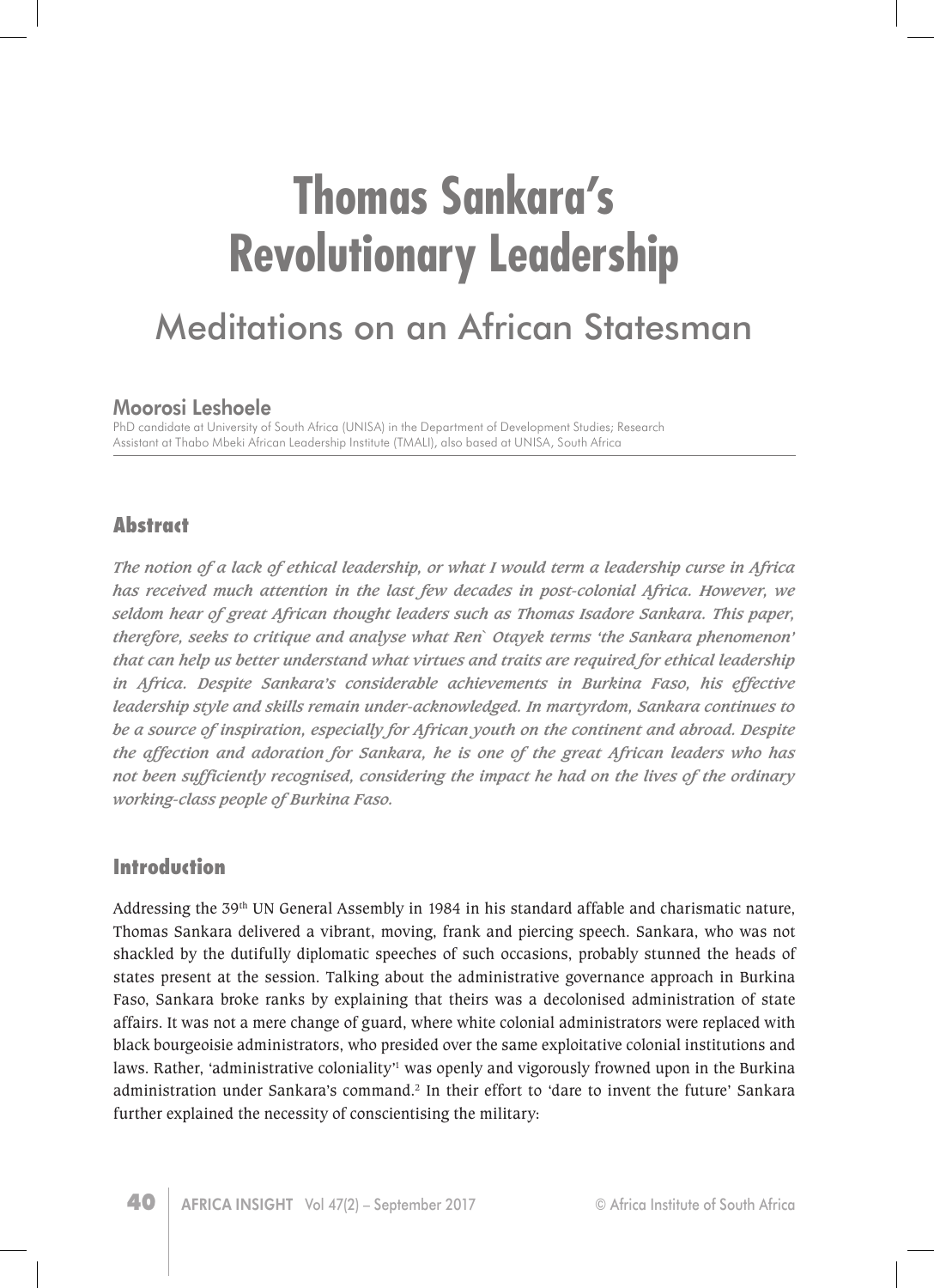… to shatter the administrative apparatus, then rebuild it with a new kind of state employee; to fuse our army with the people through productive labour and with the reminder that without patriotic political education, a military man is nothing but a criminal in power …<sup>3</sup>

Like Walter Rodney, Sankara was cognisant of the notion that for Africa to find its long-lost path to development, the continent would need to sever ties with previous colonial masters. Sankara argued that the only way to deal with such administrations was to rupture coloniality completely.<sup>4</sup> Against such a system, Thomas Sankara understood an anti-imperial revolutionary as being someone who knows how to be modest but is also completely dedicated to the tasks given to him. He or she carries out the tasks without showing off and without expecting any return.<sup>5</sup> Sankara believed that a revolutionary acts on behalf of the disenfranchised masses of society and seeks to completely overhaul the political economy of the imperial status quo, which exploits people in all sectors of life.

Sankara refused foreign aid that meant the country had to keep looking for more aid, maintained a simplistic lifestyle much like the one he had before he became president, wore clothes manufactured in his country and led Burkina Faso to achieve food self-sufficiency in less than four years. As a self-proclaimed Marxist scholar, Sankara was able to do what many leaders still fail to do: combine theory with praxis, so that the lives of ordinary people are improved as a result of concrete and direct policies and programmes. He understood that revolutions could not be imported or exported. Rather, revolutionaries, according to Sankara, have an obligation to learn from successful revolutions in other countries. For him, this meant studying the Cuban revolution (1959) and French revolution (1789).

Indeed, when Sankara arrived at the presidency of Burkina Faso, illiteracy was conservatively estimated to be at 95 per cent of the seven million people in the country,<sup>6</sup> life expectancy was low and infant mortality was the highest in the world at 280 deaths per 1 000 births.<sup>7</sup> Sankara's government was the first government in Africa to acknowledge that the HIV/AIDS epidemic was real and that it posed a serious threat to the health of Africans.<sup>8</sup> Central to Sankara's governance approach was that Burkina Faso fights a neo-imperialism that sustained these low levels of progress in his country to articulate a new vision of total political, economic and cultural independence. He insisted on prioritising the most basic needs of the masses of the Burkinabè, which was considered quite radical for a president at the time.

Being from a small, landlocked, mineral-deficient country, Sankara's ability to affect such significant alterations to the fabric of Burkinabè society in the space of four years, at a young age (he was in his mid-thirties), speaks to his highly effective leadership ability and organisational skills. Sankara was a pan-Africanist: he did not see the world in exclusively geographical terms, rather, he understood that Western superpowers would always try to impose their will on smaller countries in the global south, which did not have economic muscle in the arena of global affairs and geopolitics.

An example of a disciplined, ethical, visionary and uncompromising African political leader and revolutionary, Thomas Sankara is arguably yet to be matched by any other political leader in Africa. Sankara was a 'handsome, dashing, personable, very much 'on stage' and sincere' person. He was highly charismatic and seemed to be an innately gifted public speaker.<sup>9</sup> Charisma is often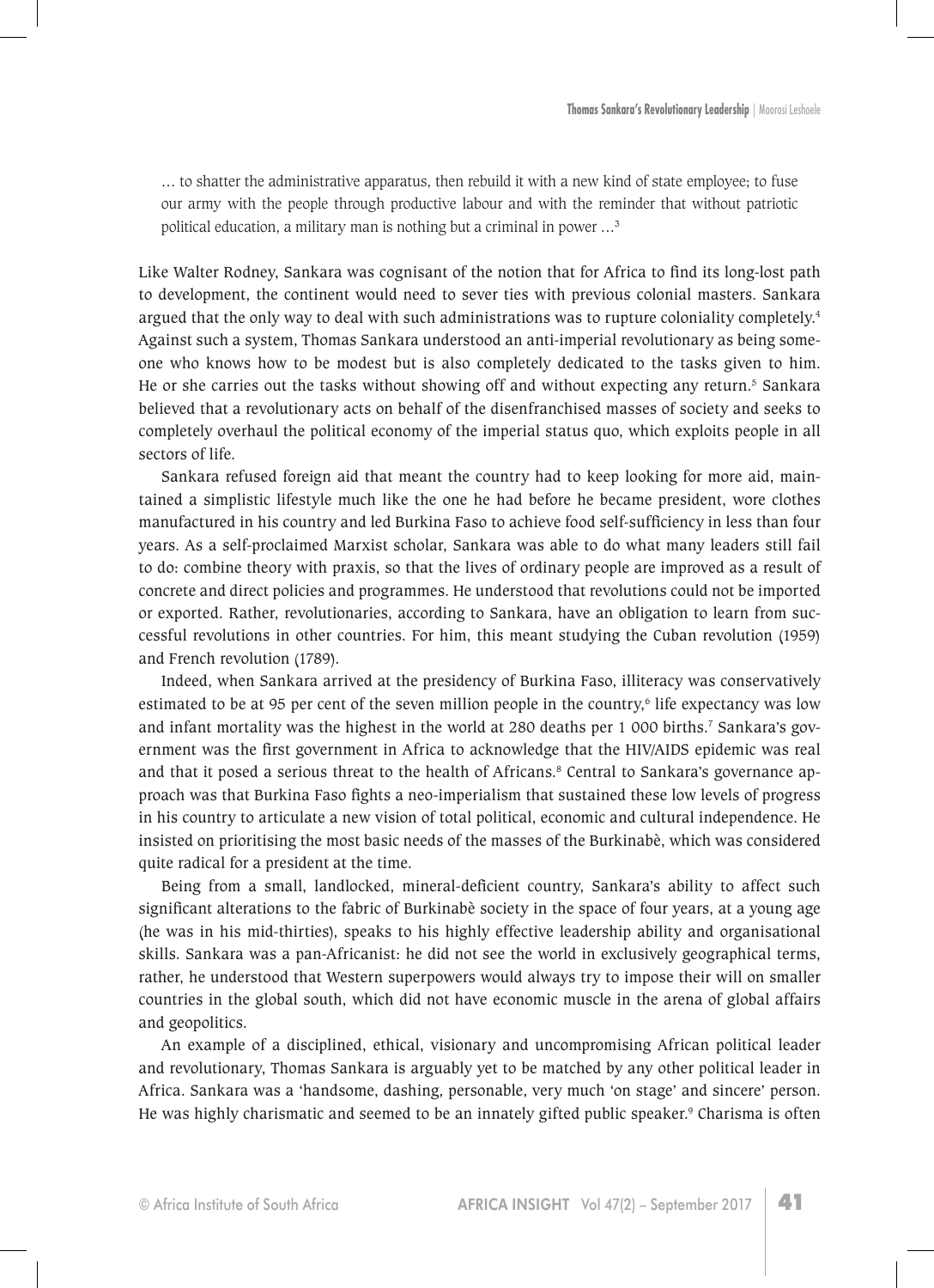an important and unmeasurable aspect of leadership. In a political context, it is understood as 'a special quality of leadership that captures the popular imagination and inspires unwavering allegiance, confidence, and devotion'.<sup>10</sup> Ren' Otayek uses the term, 'the Sankara phenomenon', to describe Sankara's ability to 'touch' the lives of those around him.<sup>11</sup>

He was a self-made and self-taught intellectual who loved books and reading and, when asked questions by the media, he replied while thinking on his feet, often by giving analogies and comparisons. When asked what and where imperialism was, he simply retorted, 'Where is imperialism? Look at your plates when you eat. These imported grains of rice, corn, and millet – that is imperialism. Let's look no further' (quoted in Shuffield, *The Upright Man*). This charismatic manner of speaking was also practical: the analogies and comparisons were easy for most to understand.

Despite Sankara's considerable achievements in Burkina Faso, his effective leadership style and skills remain under-acknowledged. In martyrdom, Sankara continues to be a source of inspiration, especially for African youth on the continent and abroad. Despite this popular affection and adoration for Sankara, he is one of the great African leaders who has not been sufficiently recognised, considering the impact he had on the lives of the ordinary working-class people of Burkina Faso. Perhaps part of the reason why he has not been widely studied and exalted in the anglophone countries of Southern Africa is that his leadership style was unorthodox compared to other post-colonial African leaders. Furthermore, the language barrier could be another reason, because many countries in West Africa are francophone. Elliot Skinner, for example, describes Sankara as a charismatic young leader who 'went against the grain' (that is, he did things differently from his predecessors or the norm) in all he did.<sup>12</sup> Furthermore, because he spoke French in almost all of his interviews and speeches, and because he did not write texts himself, language may have played a role in his relative absence from English speaking schools and the curriculums of other African countries. More than this, two consciously orchestrated actions played a much bigger role in stifling his ideals. This includes what I would call 'the Blaise Campaorè factor' and what some have referred to as the 'fourth branch of government', i.e. the Western-controlled media. These factors reinforced and fed on each other, ensuring that Sankara's ideals and projects (which were dangerous for global capital imperialism) were reversed dramatically and swiftly. This was done effectively by Campaorè's 'rectification' of the revolution, when he liberalised almost all facets of Burkina Faso's socio-economic and political life (see Nicholas Jackson's chapter in this volume). The Western-controlled and funded media in Burkina Faso and France portrayed Sankara as a dictator who wanted to turn Burkina Faso into a pariah state and a failed state through a 'communist' ideology. In an interview with Bubacarr Sankanu, Fidele Kientenga, Sankara's foreign policy adviser, argued as follows in response to media reports of people saying they were tired of Sankara's 'unproductive' revolution:

This is part of the propaganda to deconstruct Sankara's legacy. The imperialists and their puppies control most of the concerned media systems and can create and unmake heroes according to their agenda. Blaise Campaorè destroyed most of the local information that documented Sankara's work. He refuses to open the archives or declassify certain information.<sup>13</sup>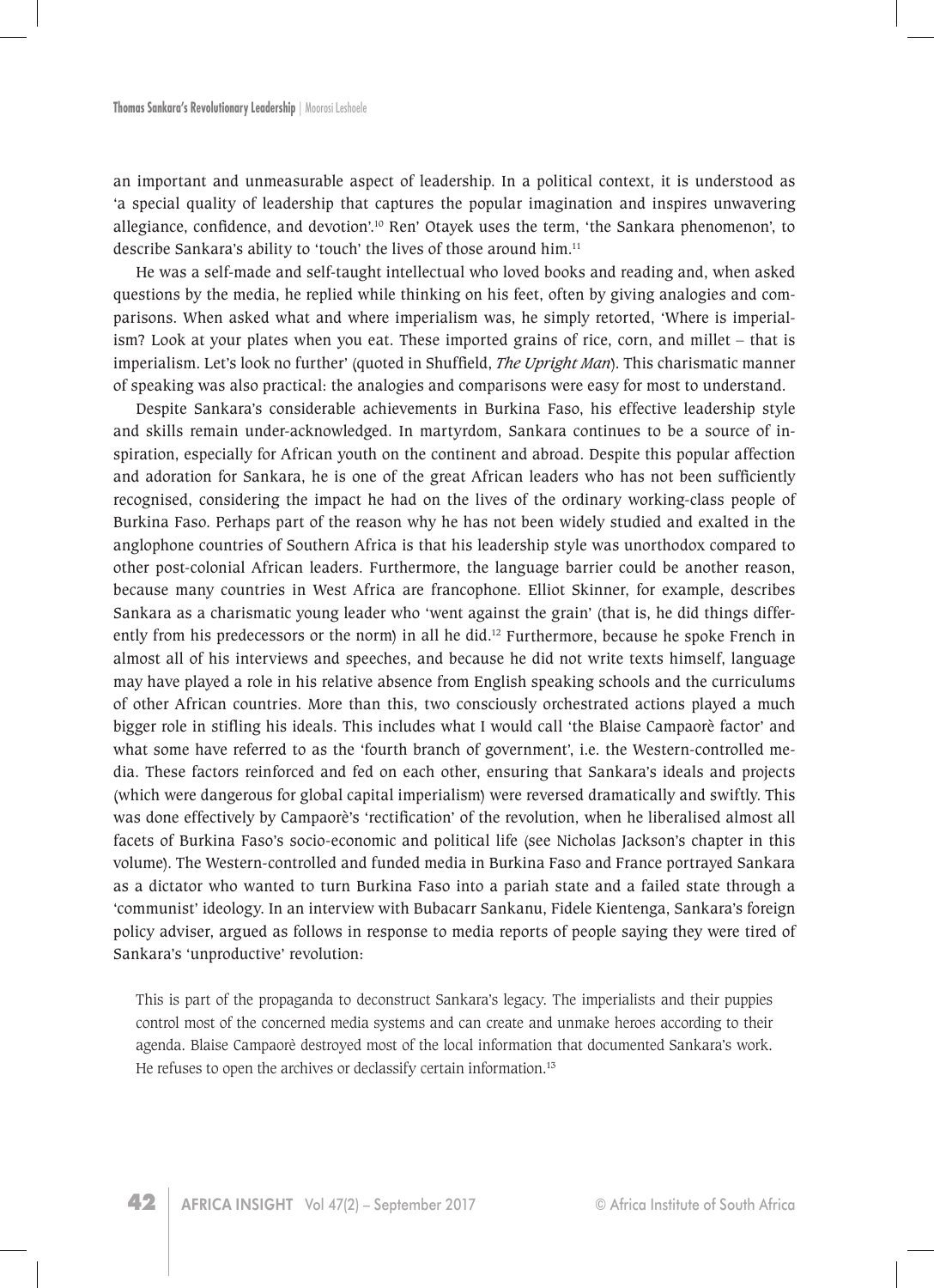This paper goes against the trend by offering an account of Sankara's leadership. The paper traces Sankara's political life from his school and military service years to his premature death by assassination in 1987. I unravel and explore Sankara's leadership manoeuvres, using a pan-African approach, by looking at his speeches, interviews and interpersonal relationships with his fellow soldiers in the barracks, his comrades and his colleagues in government. I analyse his leadership qualities and the tactics that gave rise to his political, economic, cultural and environmental leadership. I argue that part of what made Sankara such a phenomenal leader was an understanding of international relations, which was guided by a critical consciousness of world history and the positionality of Africa in the world matrix of power (what Anibal Quijano would later term the 'colonial matrix of power'). This matrix refers to the continued domination and subordination of the post-colony in world affairs (the core-periphery power disparity amongst states), which is maintained through a Eurocentric racial political hierarchy of knowledge, culture and politics.<sup>14</sup>

Thomas Isadore Sankara was a relatively smart student during his high school years and it was this above-average performance at school that helped him to access the military training that many young people aspired to in the 1970s in Burkina Faso. He was born on 21 December 1949 in Yako, a small town in Burkina Faso. He grew up being acutely aware of and concerned about the class contradictions that plagued Burkina Faso, and it is perhaps this preoccupation from a tender age that led him to join the military in the first place. He attended a military officers' training school in Madagascar in 1970, where he witnessed first-hand the people's revolt against the unjust government of Philibert Tsiranana, a French-imposed stooge in Madagascar.15 Sankara went on to do parachute training in France in 1972, where his political ideology was further sharpened as he learnt about Marxist theory and world revolutions.16 Victoria Brittain writes that Sankara first became a household name in the then Upper Volta military in the early 1970s, because at the Po base where he was stationed, 'Captain Sankara organised the commando unit under him in a new way. The soldiers were encouraged to integrate with civilians – they worked together, formed an orchestra and played together.'17 Sankara also made a name for himself among his colleagues in the army, as well as in the government corridors of Burkina Faso and amongst the proletariats, when he led the 1974 Mali war and helped resolve it without bloodshed. All these accolades in the military and set the scene for his unwavering and astute political service in government a decade later.

In this paper, I distil four key features of Sankara's revolutionary leadership, all of which are indicative of his unique ability to unite theory and action into a grounded praxis that was focused first and foremost on improving the livelihood of people: (a) a servant style that was informed by *Maat,* that is, consciousness that nature, environment, the universe and humans must coexist harmoniously; (b) an insistence on the agency of people to lead through an engaged political consciousness and awareness; (c) an exceptional organisational capacity rooted in 'thought leadership', and; (d) resistance against personality cults and idolatry. Sankara was a transformational leader, a charismatic leader, a revolutionary leader, a thought leader and a servant leader – all combined. This analysis highlights the continued relevancy of Sankara's leadership style for prospective and current leaders on the continent, who stand to learn from his ethical and principled leadership, which placed the people before the leader himself.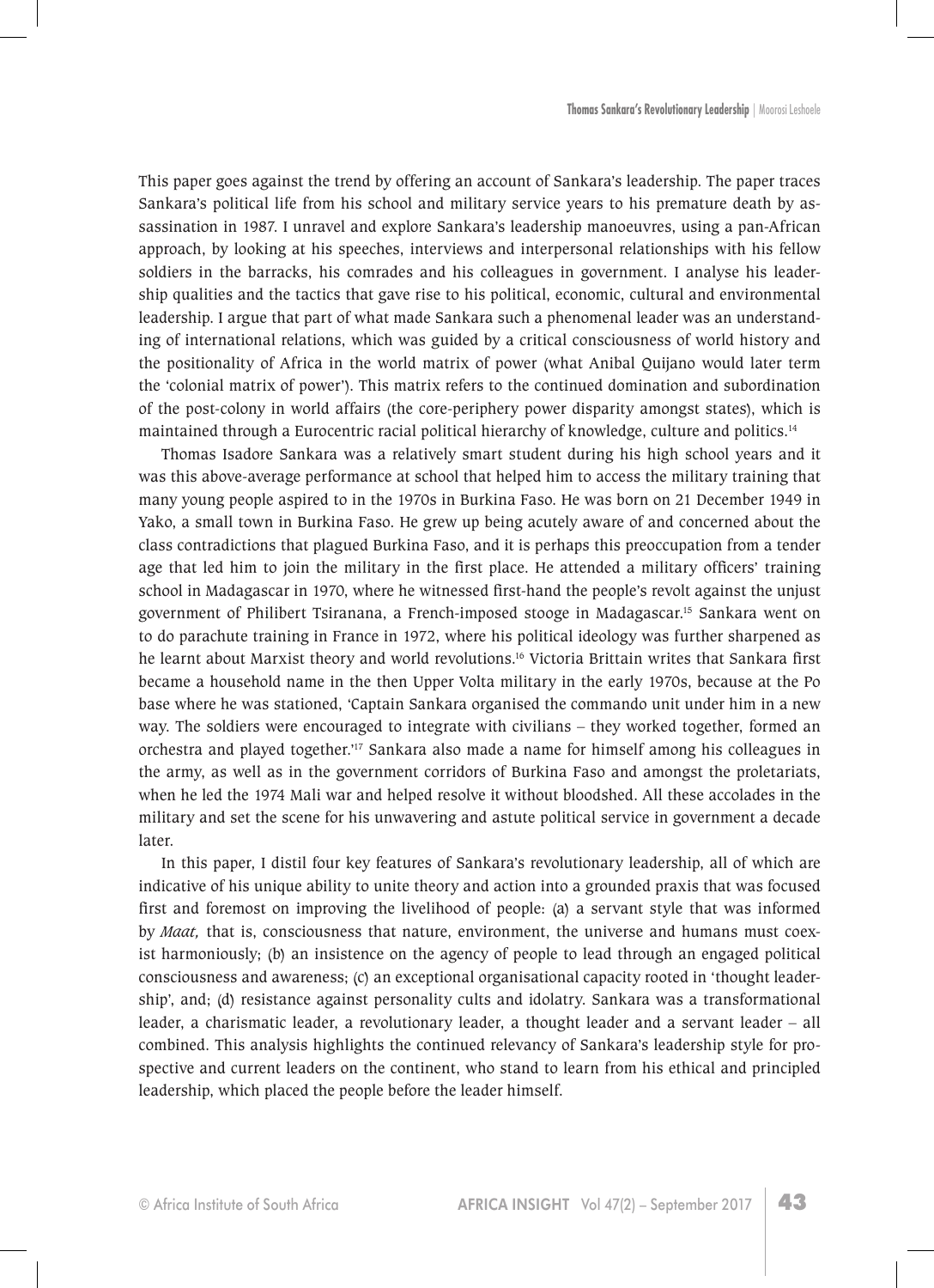#### **A Servant Style Informed by Maat**

Sankara's comrade and foreign policy adviser, Fidele Kientega, when asked to describe Sankara's leadership style, said, 'Thomas set the pace for modesty and simplicity in leadership'.<sup>18</sup> Unlike many politicians in Africa and the world over, Sankara, put 'his money where his mouth was' by embodying the politics that he espoused. He introduced austerity plans so that the country's meagre resources could be saved and redirected where they were needed the most. To achieve this, he sold all the expensive vehicles that the previous administrations had used and bought smaller cheaper cars (at the time, this was the Renault 5). He cut his salary nearly in half. He understood well that for the rest of his cabinet and other government officials to have faith in him, he had to show them the way practically, by doing what he 'preached'.

Through selfless acts, he was able to convince his top civil servants and ministers to take a salary cut and to have a portion of their salary invested in development projects. The self-imposed austerity in the form of cutting his own and his top officials' salaries was a demonstration of solidarity with the masses of Burkinabè society, many of whom did not receive basic services. In addition, the fact that his lifestyle did not change much after he assumed power also speaks volumes about his discipline. Sankara genuinely had his people's interests at heart in the imposition of self-imposed austerity, believing that only through sacrifice could Burkina Faso fund education, health and infrastructure programmes.<sup>19</sup> Sankara's self-sacrificial leadership reflected an ethical leadership style. Fainos Mangena described Sankara as a leader 'who also lived an ethical life by embracing the philosophy of *hunhu* or *ubuntu* until he was assassinated by his political emissaries'.<sup>20</sup> *Ubuntu* refers to an African philosophical system of coexistence between people that is underpinned and anchored by a social contract and a belief that society can only thrive if we are all each other's brother's or sister's keeper. It simply argues that I am because you are, and you are because I am, which in essence makes a case for communally based prosperity and humanity. Another African philosophy or ethical order is helpful in describing the selfless nature of Sankara: the Egyptian concept of *Maat*.

Molefi Kete Asante explains that the ideal of *Maat* is 'identified with truth, righteousness, justice, order, balance, harmony and reciprocity'.<sup>21</sup> In essence, *Maat* speaks to balance in life between humans and all that surrounds us, dead or alive. *Maat* embraces an equilibrium and equality amongst people, the environment and the entire universe. This is an Egyptian moral code that provided a general approach to life, much like the South African *ubuntu* or *botho* (the epistemological orientation in which people are humans through other people: I am because you are)*.* Indeed, Sankara embodied both *Maat* and *botho*, because his actions reflected an understanding that he was only as good as his people. He refused to enrich himself and to lead a luxurious life when the majority of ordinary Burkinabè did not have basic human rights and necessities. As an environmentalist who fought deforestation and desertification and a leader grounded in a firm sense of justice and reciprocity, Sankara's leadership style echoes some of the key features of *Maat*. Sankara was a recognised environmental activist because he understood the significance of maintaining harmony and coexisting with our environment because it sustains us, and once this balance is broken, quality of life for humans deteriorates significantly. These are all part of the core features of the *Maat* philosophy.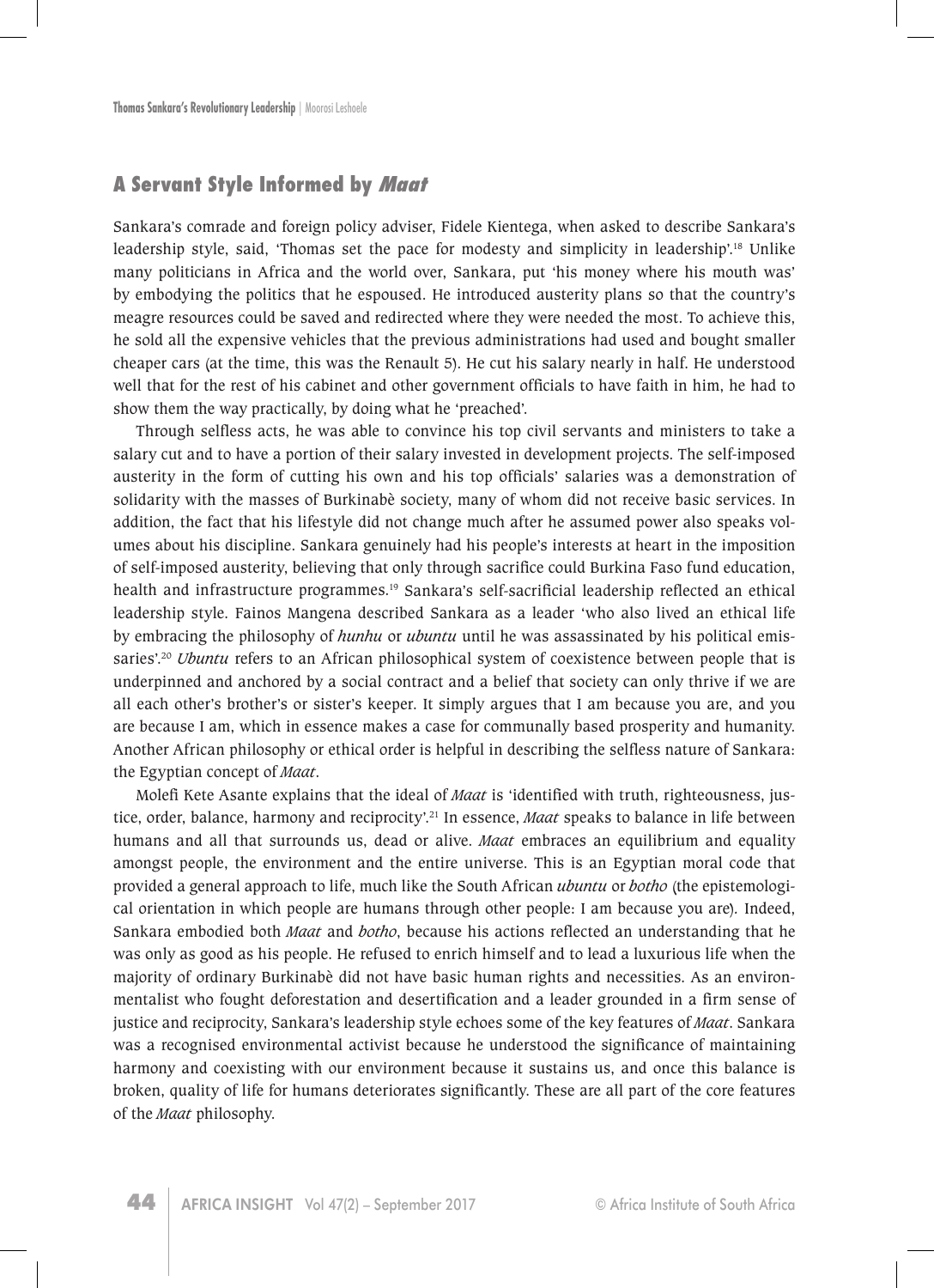Much like the order of *Maat*, Sankara was motivated by a strong sense of truthfulness and integrity. He did not hide behind diplomacy. That he was a frank orator was demonstrated time and again, e.g. at the OAU in 1987, and during his dialogue with the then French President, François Mitterrand, in 1986. His environmental policies demonstrated his understanding of ecological harmony (including a project to plant 10 million trees to curb desertification). Sankara was justice oriented. In initiating the People's Revolutionary Tribunals, he sought balance and integrity. Sankara was a democratic revolutionary who fought against all kinds of discrimination and injustice, even when it was deeply controversial and unpopular for him to do so.

Indeed, Sankara's bold policy decisions often went against the political norms of the elite in Burkinabè society. His egalitarian approach was welcome and applauded by women, but initially frowned upon by the mostly male traditional leaders. That such decisions deliberately sought to improve the lives of women, meant that Sankara was not too popular with the chiefs in the rural areas, who felt that Sankara was undermining their customs and authority by single-handedly changing what they believed were their cultural practice. Agrarian reform changed the land ownership patterns in Burkina Faso, curtailing the traditional leaders' monopoly on land control and use. Therefore, Sankara sacrificed his popularity and the support provided by a powerful section of Burkinabè society.

His critique of the petty bourgeoisie was more explicit. He routinely chastised this group for their elitist and exploitative behaviours, declaring that they were 'passive and pathetic consumers, they [who] wallow in terminology fetishised by the West just as they wallow in Western whiskey and champagne in shady-looking lounges'.<sup>22</sup> The consumption of expensive and imported food, vehicles, suits and more – goods which were all are produced in Euro-America – meant that the African petty bourgeoisie was, in fact, creating jobs and markets for non-African people, while condemning their own citizens to perpetual unemployment. In his famous 'political orientation' speech, delivered on TV and radio in Burkina Faso on 2 October 1983, soon after the August revolution, Sankara used the words 'imperialism' or 'imperialist' thirty-five times.<sup>23</sup> This speech provided a snapshot of his distaste for imperialism in all its various manifestations, as well as his unwavering conviction to fight it. He was well aware that without uprooting neo-imperialism manifestations and being free of its clutches, there could be no self-reliance and sovereignty in Burkina Faso and in Africa as a whole.

Like any radical change or break from the established norm, these self-induced austerity measures were met with hostility and unease by the relatively powerful segments of Burkinabè society. In his efforts to root out corruption and to create an environment wherein his staff members would not be easily tempted to engage in corrupt activities, Sankara embarked on a strategy that reshuffled and redeployed some of his ministers to different posts, to keep them vigilant and incorruptible. Some he redeployed to rural areas that were less appealing to government officials.<sup>24</sup> Ministers critiqued these stringent and principled strategies. In the face of criticism, Sankara was uncompromising: he did not privilege personal relationships over the everyday well-being of the Burkinabè. Sankara's leadership style reflected integrity, truthfulness, balance and justice – key features of the ancient Egyptian principle of *Maat*.

Approximately a decade before the August 1983 revolution (1974), Sankara was based in the small town of Po (near the Ghana border), where he was the leader of a commando unit. It was at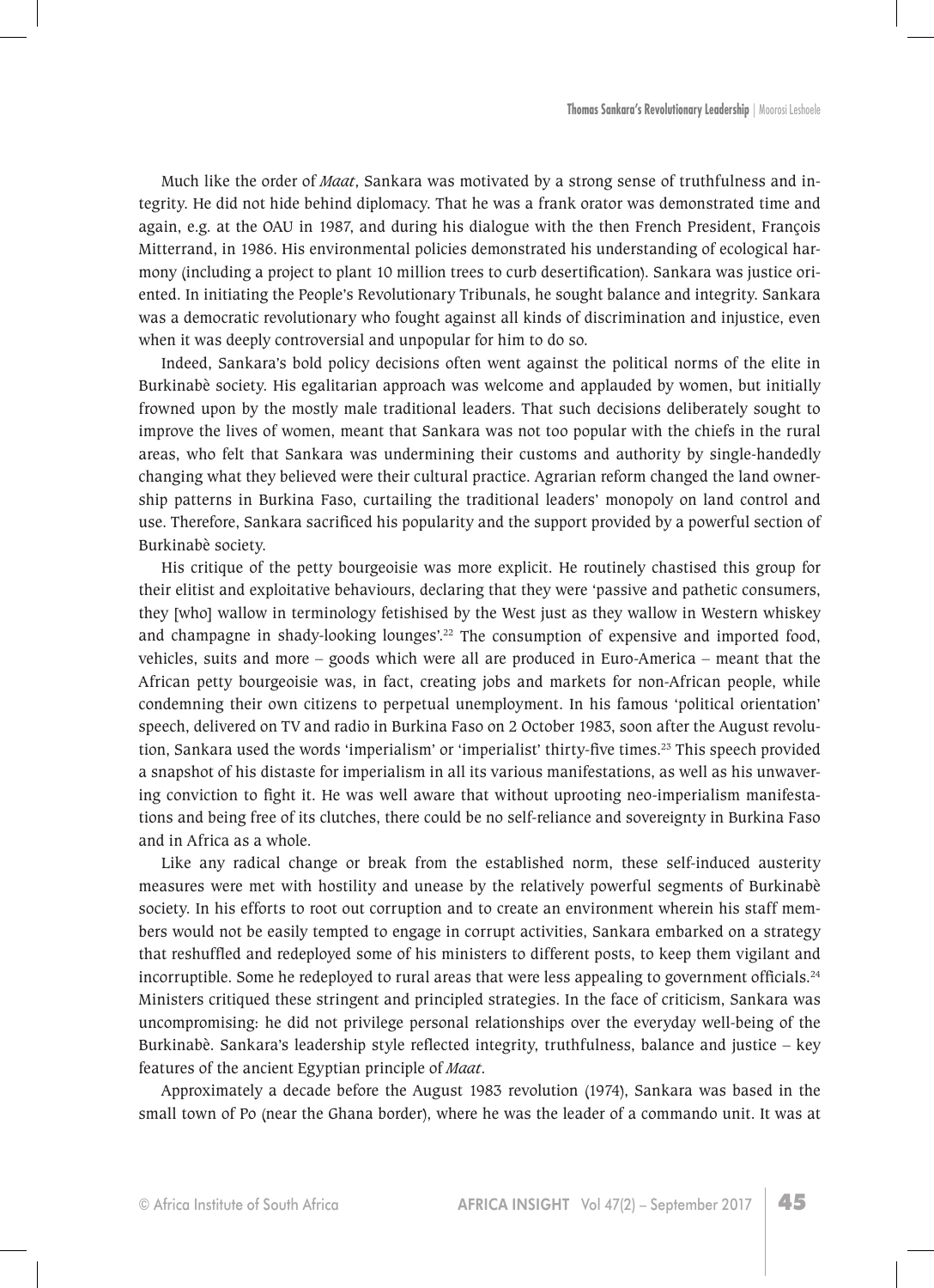this army base where Sankara began diffusing his revolutionary thought. He encouraged his fellow soldiers to adopt unorthodox and creative ways to work closely with the nearby communities. Brittain reports, 'the soldiers were encouraged to integrate with civilians […] meetings and pamphlets discussing progressive ideas and experiences of other countries rippled through the military as well as civilian groups'.<sup>25</sup> This integration of the army with the community was unheard of at the time. These efforts to achieve harmony between everyday people and the military made civilians feel appreciated by their army. The close cooperation and conscientisation of the army and the nearby communities set the scene for what was to be a joint military and civilian popular democratic revolution that ousted Commander Jean-Baptiste Ouedraogo's government on 4 August 1983. Through these collaborations, Sankara was motivated by a quest to serve his people as best as he could. He was a self-sacrificing leader, who was informed by a principled comportment much like *Maat*, and who was open to experimentation without allowing predetermined duties to obstruct creative political possibilities.

#### **An Insistence that People Lead and Acquire a Political Consciousness**

#### *Merging theory with practice*

Sankara was convinced that there could be no sovereignty without economic liberation. He urged Burkinabès to consume *only what they controlled,* so that they could create an internal market for peasants and local entrepreneurs. Self-financed endogenous empowerment was at the core of Sankara's revolutionary leadership in all areas of Burkinabè society – political, economic, social, cultural, environmental and intellectual. Indeed, the conviction that the revolution relies on people's capacity for self-motivation was a cornerstone of Sankara's leadership style. Guy Martin's comprehensive article, *Ideology and Praxis in Thomas Sankara's Populist Revolution of 4 August 1983 in Burkina Faso,* considers the central reasons why the Burkina Faso revolution was successful and why it enjoyed the support of so many Burkinabè. He contends that the relative success of this revolution was due to design and management: the government's policies genuinely sought to involve the downtrodden masses of Burkinabè society, unlike many of the socialist projects of the era. He goes further to argue that those policies were simple in their formulation and implementation, and grounded in a conscious aim of providing the very basic needs of the people – hence the up-swell of popular support.<sup>26</sup>

Otayek<sup>27</sup> adds substance to Martin's hypothesis, reminding us that when Sankara was asked about the ideology of his government and revolution, he tended to avoid explicit reference to conventional ideologies. Instead, he responded that the Burkina revolution was 'neither of the left nor of the right' and that the goal was rather to ensure that there was 'adequate food, shelter, medical care and education' for Burkinabè (quoted in Otayek<sup>28</sup>; original interview appeared in *Newsweek*, 19 November 1983). In just three years (by 1987), Burkina Faso had achieved food self-sufficiency, the literacy rate had risen markedly, over three million children had been vaccinated in just two weeks against measles, yellow fever and other diseases, and over 10 million new trees had been planted across Burkina Faso.29, 30 Sankara merged theory and practice with an unbelievable speed.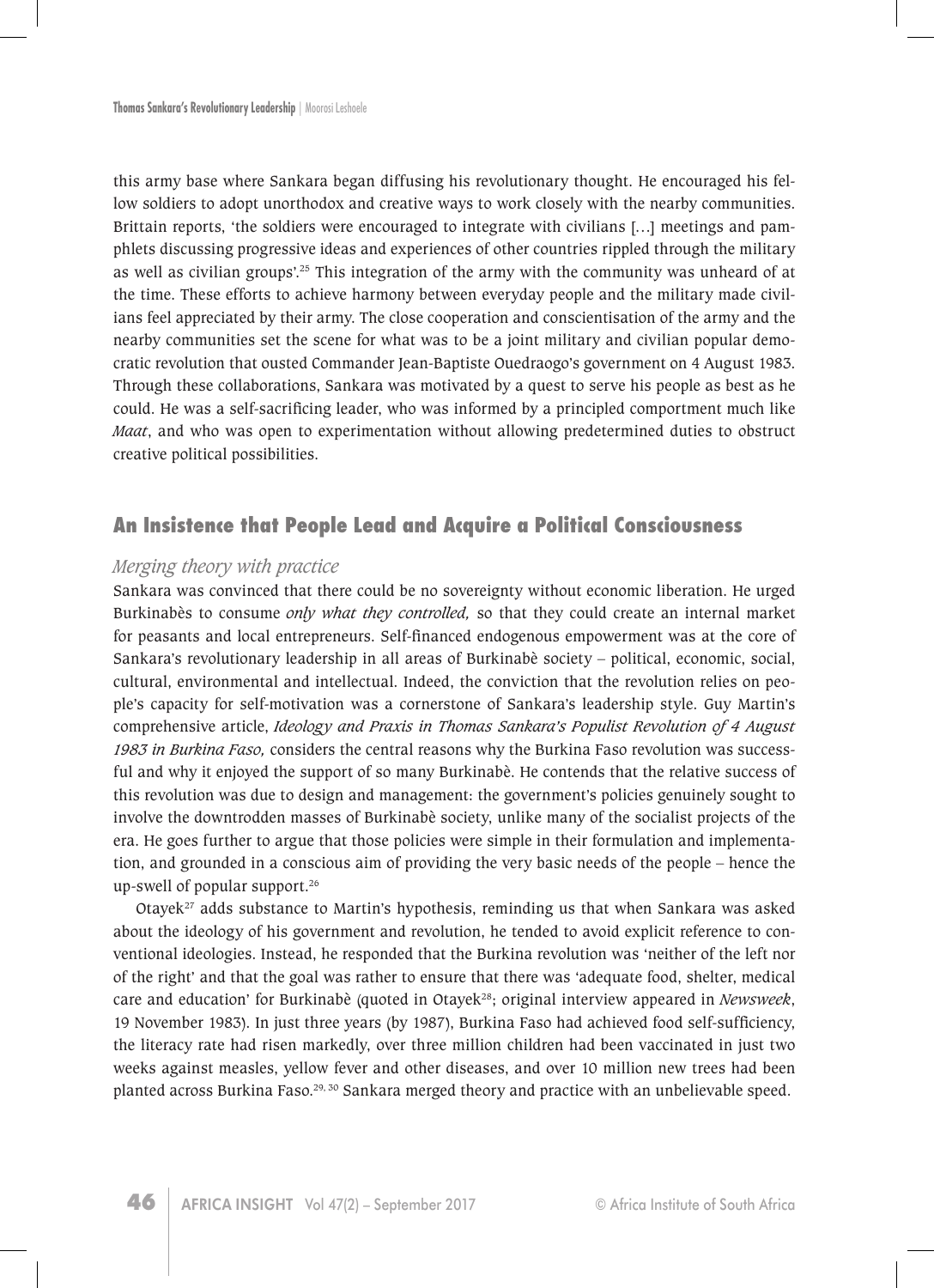#### *Critical Consciousness*

Sankara sought to reverse the psychosocial damage and violence of colonialism by setting up an Institute of the Black World/People to end the 'black inferiority complex' (e.g. the detrimental and invisible psychological scars that colonialism implanted in the psyche of black people) and to restore the dignity and self-worth of the Burkinabè.<sup>31</sup> Through this institute, Sankara wanted to cultivate self-love and self-confidence in his fellow Burkinabè. He sought to challenge the colonial self-hatred that made people feel inferior to Europeans. Sankara was a philosopher in his own right.

Raising the level of consciousness of soldiers was, according to Sankara, a necessity that would safeguard the gains of his August revolution. Contrary to common practice in most countries – where soldiers are just taught to take orders and execute them without questioning their rationality, logic or morality – Sankara believed that soldiers must be trained in revolutionary praxis and the socio-political and economic matters that affect their society, including how these relate to global power relations. Sankara himself was not trained in these subjects at the Burkina Faso military school, but he was conscious of them during his training as a military officer in Madagascar and during his parachute training stint in France, where he met many radical Marxists and Leninists. Not only were soldiers encouraged to learn and participate in community development projects, but civilians were given the opportunity to improve their literacy through evening classes, with the assistance of the Committees for the Defense of the Revolution. This was a deliberate and calculated intervention by Sankara, who knew that without encouraging people's conscious investment in the revolutionary project (a consciousness grounded in self-love), it would be difficult for people to assist in building the material infrastructure of the new revolutionary society, which required that citizens join hands with the government in working on the ground. The revolution required these combined resources to build dams, schools, clinics and the notorious 100 km railway from Abidjan to Ouagadougou.<sup>32</sup>

Sankara was able to inspire and mobilise large numbers of people to assist with revolutionary projects, especially the working class, the proletariat and peasants. Culturally, he was unequivocal about the need to privilege our own African languages and customs. He supported the pan-African Festival of Cinema and Television of Ouagadougou (FESPACO) and insisted that all civil servants (himself included) wear traditional clothes made in Burkina Faso. These policies and programmes had a direct impact and appeal because they affected and changed the material living conditions of the poor. His anti-imperial consciousness raising initiatives reflected his mastery of political strategy. At the same time, Sankara's unwavering conviction of people's ability to do for themselves was part of his servant leadership approach. This is in stark contrast to most governments that want their citizenry to be perpetually dependent on state hand-outs in return for votes, and require blind loyalty to former liberation movements to ensure that the vast majority of their population is either uneducated or miseducated.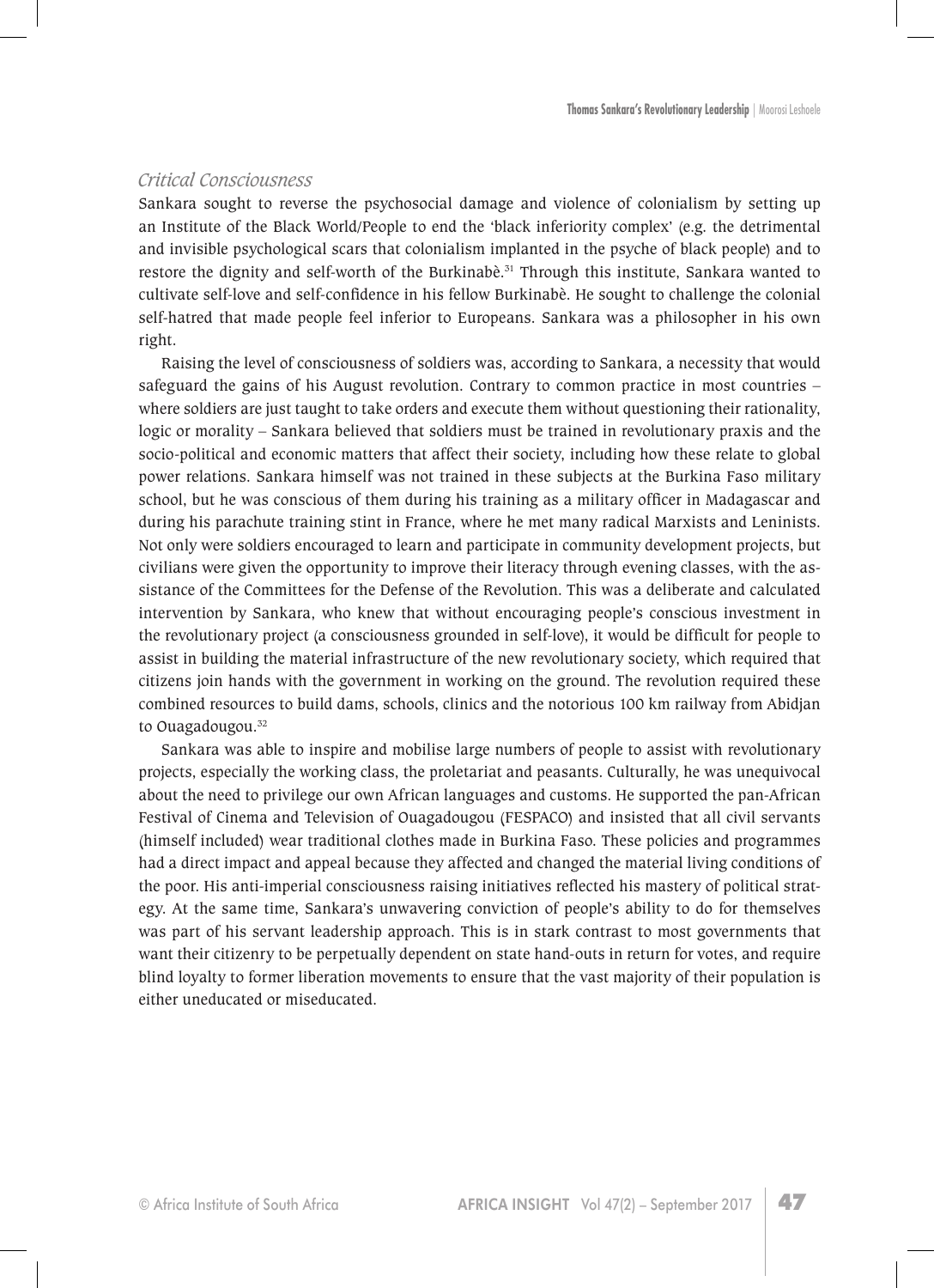## **An Organisational Capacity Founded in Thought: 'Organise or Agonise'**

Marcus Mosiah Garvey once said that 'the greatest weapon used against the Negro [African] is disorganisation'.33 Garvey's observation was pertinent during Sankara's lifetime. Sankara's leadership and oratory talent resembled that of the great Marcus Garvey. At the core of their thought leadership was the unshaken, uncompromising and principled belief in the need for Africans to do for themselves by being economically and mentally independent. Garvey had established a strong example in the 1920s and 1930s through the Universal Negro Improvement Association (UNIA), which owned and managed factories, a shipping line (The Black Star line) and a newspaper (*The Negro World*) that had a global reach.<sup>34</sup> Sankara followed in Garvey's footsteps by ensuring that his country was economically self-reliant, with the emphasis placed on the production and consumption of Burkinabè products.

Sankara's ability to draw masses of people from different ethnicities and villages in Burkina Faso to work together by building (often with little more than their bare hands) significant and sizeable infrastructure components (e.g. 'the battle of the rails' project that was mentioned in the section above), is evidence that Sankara was not only an exceptional orator but a phenomenal organiser as well. A staunch advocate of women's rights, Sankara encouraged 'women in the struggle [to] proclaim in unison with us that the slave who does not organise his own rebellion deserves no pity for his lot'.<sup>35</sup> The Battle of the Rail, People's Programme for Development (PPD), Teach our Children, Irrigation Valley and Reforestation and Vaccination-Commando were among the programmes that Sankara's government initiated.<sup>36</sup> These infrastructure projects bear testimony to his incredible organisational skills. The ability to garner the support of so many diverse groups of people, including government officials, was no easy task.

As I alluded to in the introductory section of this chapter, Sankara was also a thoughtful leader. He did not do things haphazardly without first formulating a sound and pragmatic understanding of the policy issue he was dealing with. Thought leaders have an intricate understanding of many complex issues that may influence certain behaviours and outcomes. Vusi Gumede's work on the interplay of thought leadership, thought liberation and critical consciousness describes the kind of leader that African societies want. Thomas Sankara embodied most of the qualities identified by Gumede. According to Gumede, thought leadership:

Connotes a leadership orientation underpinned by unconventional ideology, [it is] historically nuanced, culturally sensitive and contextually grounded. Thought leadership – far from and more critical than other forms of leadership – has to be about leadership that is based on progressive ideologies, beliefs, orientations with significant pragmatic and impact appeal. $37$ 

Sankara embodied many of these characteristics: his leadership was unorthodox (unconventional) in that even though he was a Marxist, he did not blindly use this ideology using a blanket approach – he tweaked theories to ensure that they suited Burkina Faso's unique challenges.

Sankara's thought leadership was demonstrated through his comprehension of how the imperialist arsenal worked and, subsequently, how it was discharged as a significant cornerstone of his revolutionary praxis. He once argued that imperialism would rather dominate its subject culturally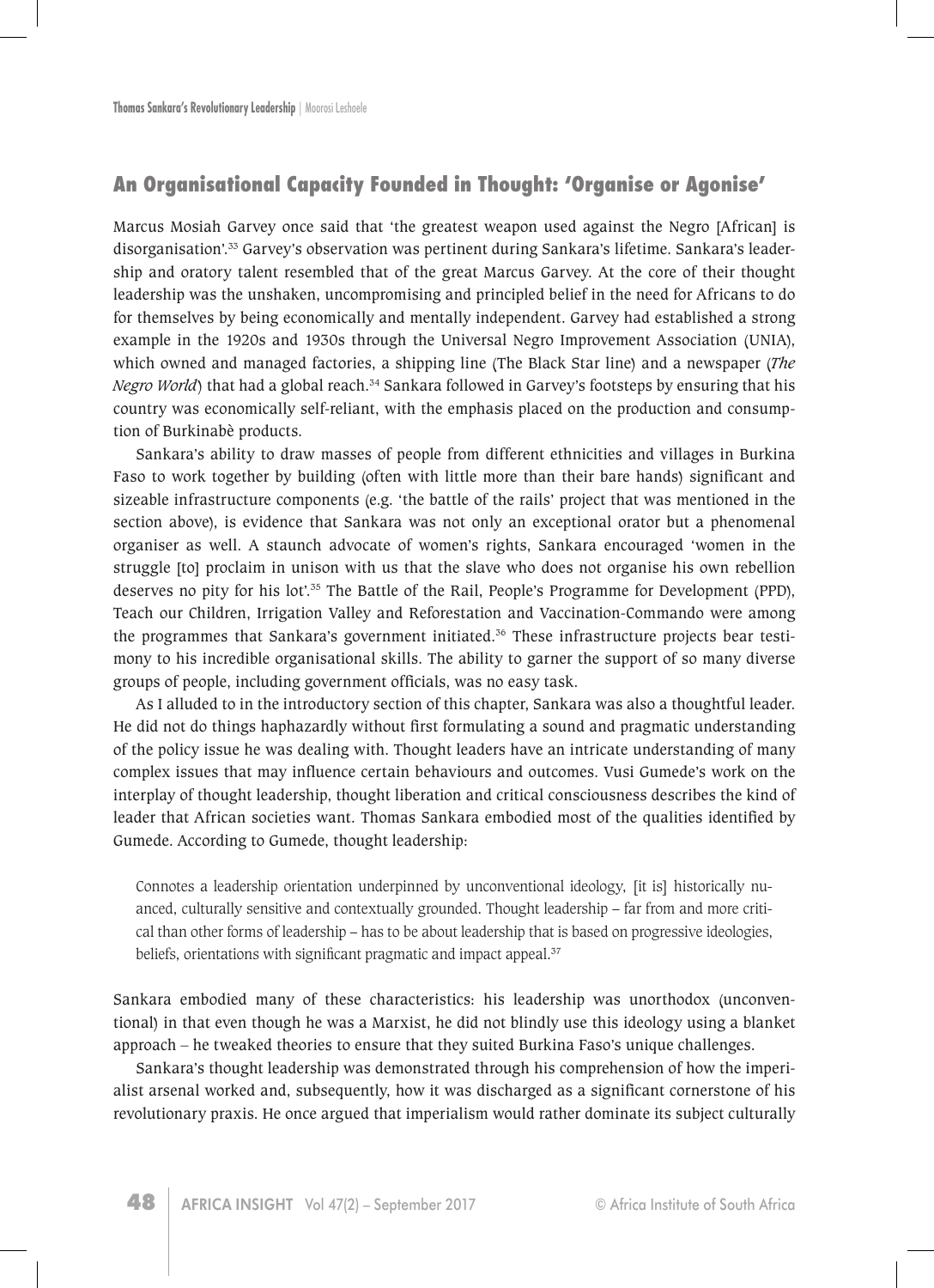than militarily. Domination could be more effective and less costly when effected in this benign, yet dangerous, manner.<sup>38</sup> Sankara appreciated the powerful potential of an organised and unified Burkinabè society, in which all segments of the population, irrespective of gender or class, would collectivise around the same cause: the everyday well-being of all Burkinabè.

## **A Pan-African Resistance to Personality Cults and Idolatry**

It seems to be an almost unwritten rule that portraits of African heads of states and their cabinet ministers are displayed in government offices and other public spaces. This normalisation of the iconography of African leaders was noted by Achille Mbembe, who wrote about the propensity for African leaders to erase all trace of previous leaders when coming to power, as if to create history from scratch. This iconography extends to the naming of buildings and the construction of monuments and statues.<sup>39</sup> Daniel Kahneman (cited in Bush *et al.*)<sup>40</sup> writes:

Some cultures provide frequent reminders of respect, others constantly remind their members of God, and some societies prime obedience by large images of the Dear Leader. Can there be any doubt that the ubiquitous portraits of the national leader in dictatorial societies not only convey the feeling that 'Big Brother is Watching' but also lead to an actual reduction in spontaneous thought and independent action?

This assertion suggests that it is mostly authoritarians and dictators who use, amongst other tactics, iconography to entrench their *rulership* over the citizenry. This is a form of soft power: a psychological tactic to get people to fear and revere them subconsciously, deterring them from fighting against the status quo. Sankara, on the other hand, discouraged the practice of his portrait being exhibited. He refused to have his photos displayed on roadside billboards (as is still the norm in most African countries today). Indeed, Sankara vehemently opposed all forms of idolisation. At face value, it may seem as if this stance by Sankara is not of great significance nor that warrants attention. However, I argue that this principled stance had far-reaching implications for Burkinabè youth then, and still does now. Sankara once said, 'If one Sankara is killed, a thousand more Sankaras will emerge'. We might also recall one of his most famous sayings: 'You cannot kill ideas'.<sup>41</sup>

Sankara's total rejection of idolatry was a symbolic gesture to show Burkinabè people, young and old, that the title of president does not make a person untouchable or superhuman. Through this stance, Sankara gave the presidency a more human face, so that people knew that presidents are there to serve, not to be served. They do not rise above the rest of the citizenry. Sankara led a life devoid of the typical lavish lifestyle of most African leaders.

Indeed, unlike Sankara, many African political leaders masquerade as pop stars and celebrities, using their political networks for personal enrichment through ill-gotten wealth. In nearby Swaziland, King Mswati III was recently accused of buying a private jet worth billions of rands, in the midst of the dire economic situation in his country.42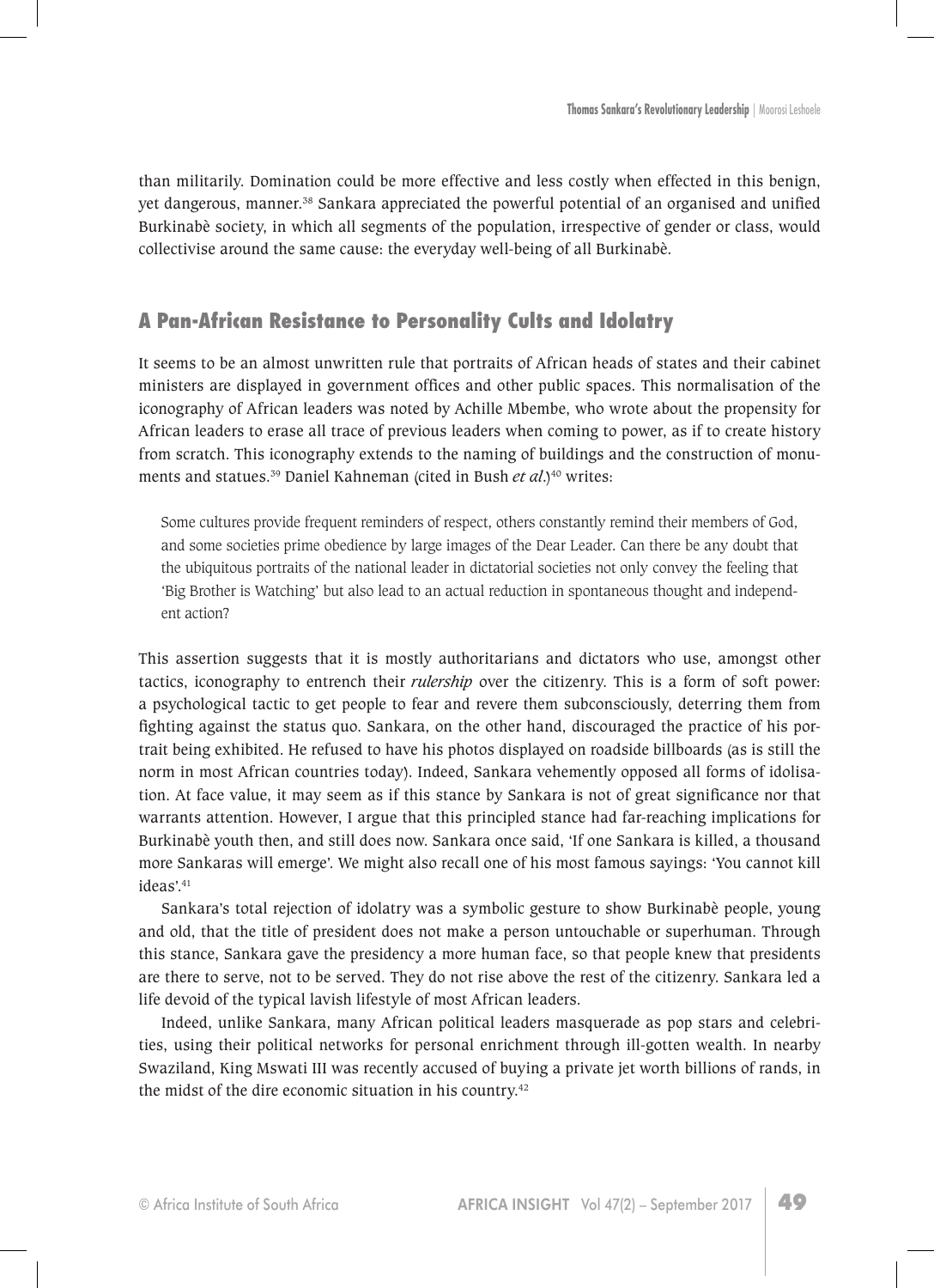The 'leadership deficit' is a long-espoused problem in post-colonial African countries. Samba Mboup's diagnosis of this leadership paralysis is important in highlighting key weaknesses. Mboup argues that, at the root of this problem, is a practice of *rulership,* as opposed to *leadership*. This, in turn, is due, at least in part, to a turning away by Africa's leaders from an 'African Africa'. This concept 'refers to the Africa that continues to adhere to its own value systems rooted in the Nile Valley civilizations of Egypt and Nubia'.<sup>43</sup> Such an African leadership would be anchored in and guided by key Afrocentric principles and philosophies, foremost of which are the pan-African and African Renaissance ideals and commitment to the social and economic empowerment of all black people. In this context, Mboup posits, 'The leadership crisis is, perhaps, the most daunting challenge facing Africa today'.<sup>44</sup> He further writes:

… to understand the failure on the part of leadership to adequately respond to challenges posed by hegemonic globalization and an inability to fulfil responsibilities, it is necessary to analyse the historical and cultural matrix that produced the contemporary generation and prototypes of leadership in Africa.<sup>45</sup>

While such a historical analysis is beyond the scope of this paper, it is important to note that although Thomas Sankara also emerged from this same historical and cultural matrix of imperialism, he openly challenged it. In our critique of contemporary African leaders, it is important that we remember those extraordinary leaders whose lives were violently ended by neo-imperialist forces and their African collaborators. Sankara was an embodiment of pan-African leadership, including an uncompromising and unapologetic commitment to an 'African Africa'. Sankara, in my view, represents the highest calibre of African leadership and he should be taught in all classes, from primary school to institutions of higher learning – irrespective of the discipline or career paths that the students choose. Learning about Sankara will help African youth to: (a) have a positive political leader to look up to and draw lessons from; (b) know that it possible to transform the living conditions of the poor and downtrodden in one term of office (four years) and; (c) most importantly, know that ethical, principled and servant leadership stands the test of time, and that such leaders will not be forgotten.

What sets Sankara apart from many of his predecessors in Burkina Faso, Africa and the world over is that 'unlike most of the African leaders of his generation and those preceding him, Sankara did not author books that captured or guided his political philosophy in any systematic way. Indeed, Sankara refused to give an ideological name to the revolution'.<sup>46</sup> One might also add, in line with Murrey's analysis, that Sankara was a thoroughly educated leader in the true sense of the word: he was not 'degreed' like many other African leaders, yet he still achieved more than many of others in a very short period. Perhaps this very lack of formal, academic and conventional education based on a Eurocentric and Western perspective, may have been one of the reasons why he was more concerned about implementing relevant policies, while being pragmatic enough to learn from theories such as pan-Africanism and Marxism. This observation does not, however, insinuate that 'degreed' and academically educated leaders are less pragmatic and sincere in their dealings with their people.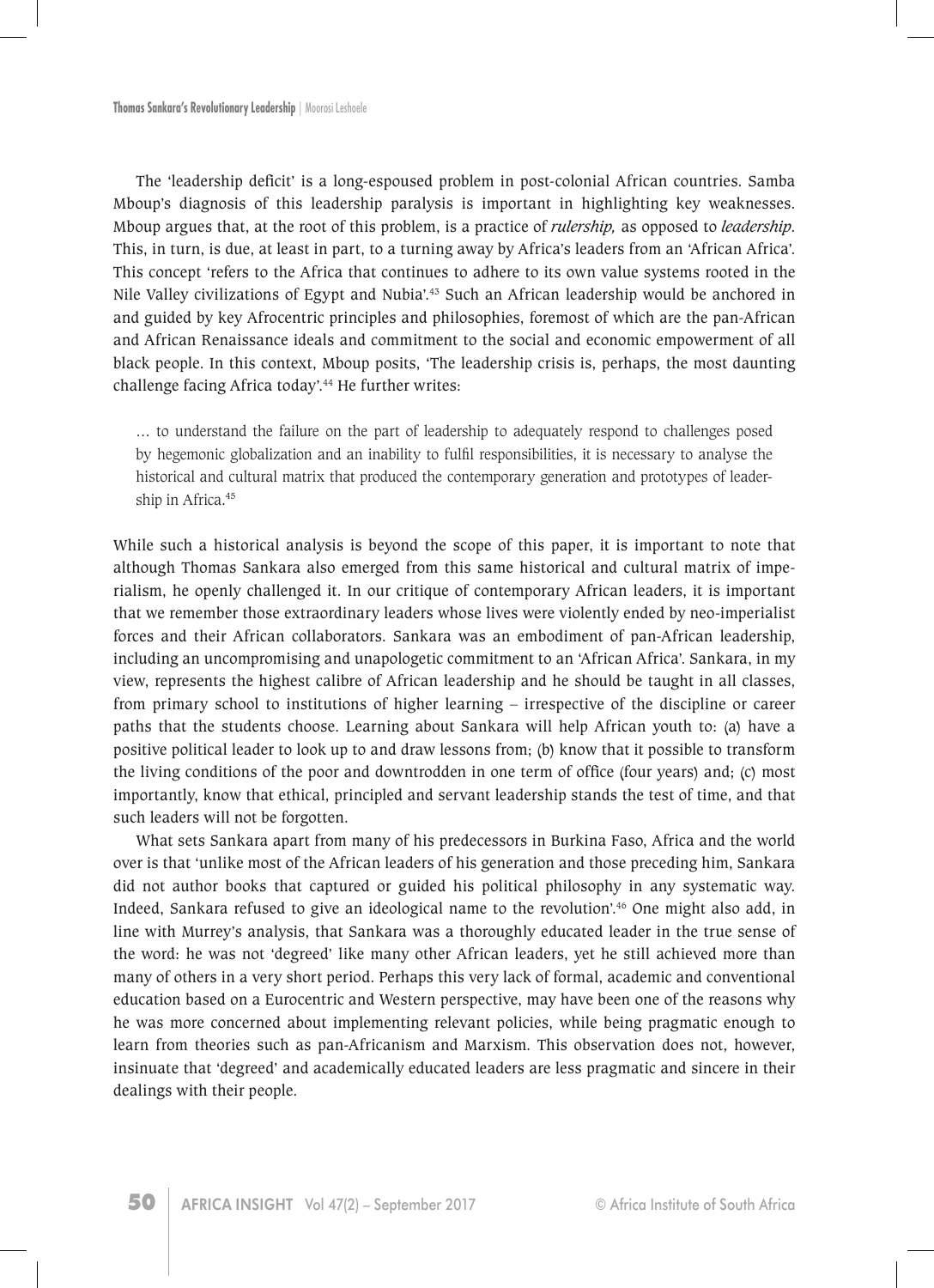## **Conclusion**

The life and death of Thomas Sankara illustrated extraordinary leadership – and even after his death his ideas continue to manifest in the world. As argued in this paper, Sankara's revolutionary leadership was a bold, charismatic and open-minded one, as he was willing to learn from history and his people. Sankara's leadership was versatile and unconventional. On food self-sufficiency, Sankara was uncompromising and achieved what many thought was impossible. For an arid country such as Burkina Faso, which had been ravaged by desertification and other environmental challenges, to be food independent in less than four years was a great achievement. With regard to African colonial indebtedness, Sankara gave fearless leadership. He was a master organiser, he had the ability to marry theory and praxis, and he strongly and passionately championed women's rights – in this way, he was a 'feminist' revolutionary. He was a robust advocate against personality cults and embodied a leadership style that was imbued with self-sacrifice.

With the words, 'Motherland or death, we will triumph!' Sankara affectionately concluded all his speeches. These words were for the people of Burkina Faso; they were a call of solidarity to the African diaspora, and they were an appeal to the other political leaders on the continent (who unfortunately did not heed his call to stand united in a refusal to pay colonial debt). He, therefore, taught us that chronological age in leadership is not the most important and defining factor; what matters the most is a person's intellectual age and maturity. Sankara's leadership legacy is one of great creativity and conviction. Reflecting on the events of 2014 to October 2015, when Compaoré was finally toppled through popular mass action, Zeilig concluded:

The events that took place across Burkina Faso in the 2014 revolution and the popular resistance to the coup in 2015 were inspired by the example of Thomas Sankara, even if many of those involved had been born after 1987. His name tumbled from the lips of activists, or self-defined revolutionaries, in the latest instalment of the popular movement.<sup>47</sup>

This observation and analysis of his legacy and leadership indeed confirms, almost prophetically, Sankara's words that human bodies can be killed but ideas cannot die, because even in death, he inspired Burkinabè youth to oust the same man (Compaoré) who prematurely ended his life and sought to 'rectify' and reverse all the gains of Sankara's August 1983 revolution.

## **Notes And References**

- 1 Ndlovu-Gatsheni, S.J., 2013. *Coloniality of Power in Postcolonial Africa: Myths of Decolonisation*. Dakar: Council for the Development of Social Science Research in Africa.
- 2 This term refers to the process whereby colonialists have physically left the colony, but their colonial practices and institutions are still intact long after they have left their former colonies. This is seen in most 'post-colonial' African states, where local political elites continue to run the state in the same way that their colonial masters did. See Sabelo Ndlovu-Gatsheni 2013.
- 3 Sankara, T., 1984. 'Freedom Is Won Through Struggle'. Speech at the 39th United Nations General Assembly, 4 October 1984, in *Thomas Sankara Speaks: The Burkina Faso Revolution 1983-87,* pp.115-133. New York: Pathfinder Press.

5 Sankara, T., 1985. The 'Political Orientation Speech' of Burkina Faso. *Review of African Political Economy,* 12(32), pp.48-55.

<sup>4</sup> Ibid*.*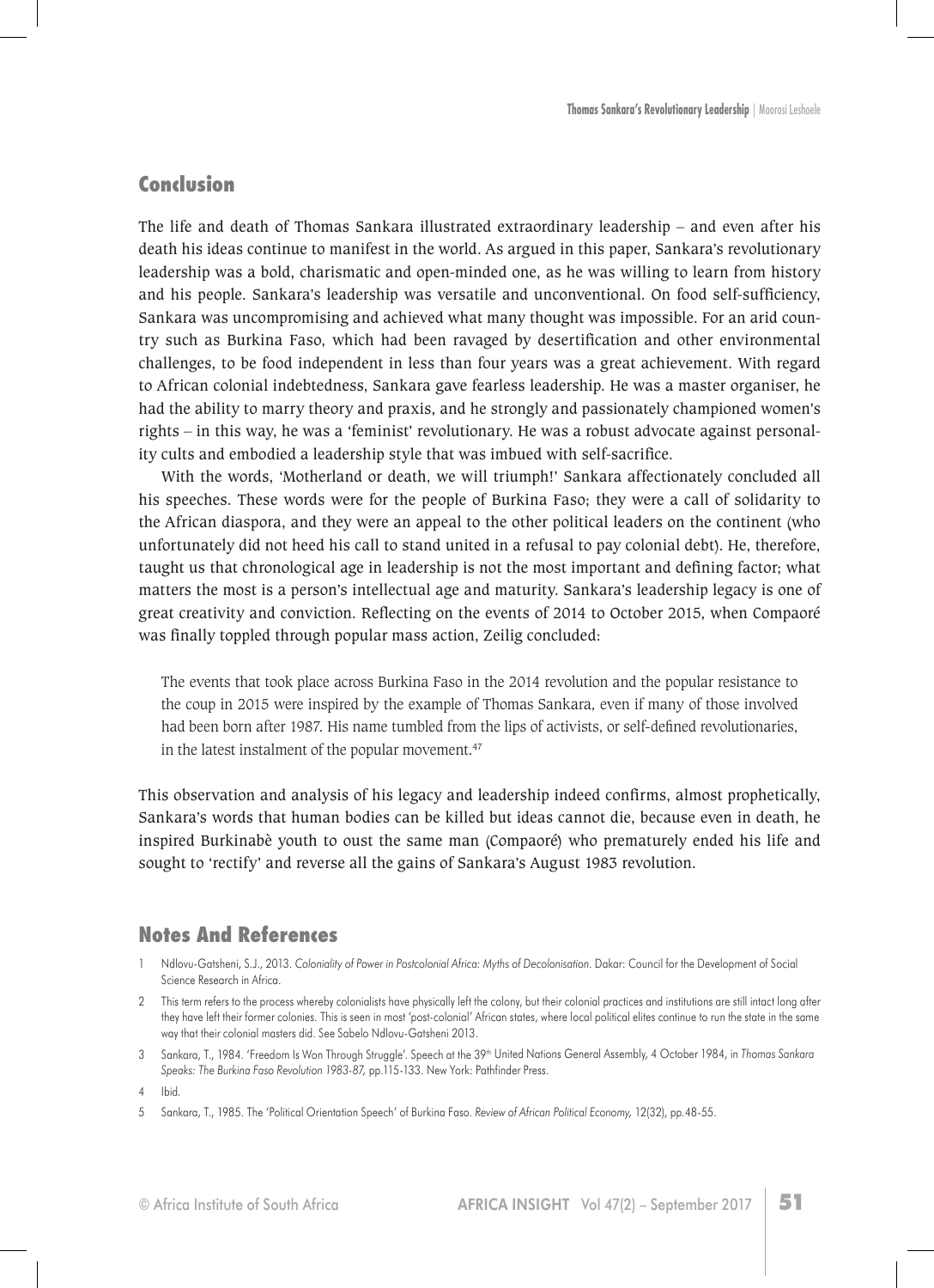**Thomas Sankara's Revolutionary Leadership** | Moorosi Leshoele

- Brittain, V., 1985. Introduction to Sankara and Burkina Faso. *Review of African Political Economy,* 12(32), pp.39-47.
- Murrey, A., 2015. Thomas Sankara (1949-1987) in *'The Palgrave Encyclopedia of Imperialism and Anti-Imperialism,'* edited by Immanuel Ness and Saër Maty Bâ.
- Greg, K., 2016. Achievers: Thomas Sankara, *The New Times,* 14 April 2016. Available at http://www.newtimes.co.rw/section/article/2016-04-13/198898/ [Accessed 25 January 2017].
- Ibid*.*
- Ibid.
- Otayek, R., 1985. The revolutionary process in Burkina Faso: Breaks and Continuities. *Journal of Communist Studies,* 1(3-4), pp.82-100.
- Skinner, E.P., 1988. Sankara and the Burkinabé Revolution: Charisma and Power, Local and External Dimensions. *The Journal of Modern African Studies,* 26(3), pp.437-455.
- Sankanu, B., 2008. *Captain Thomas Sankara Lived and Died as a Poor Man*. Available at http://thomassankara.net/thomas-sankaras-legacyexclusive-interview-with-hon-fidel-kientega/?lang=en [Accessed 31 January 2017].
- Quijano, A., 2000. Coloniality of Power, Eurocentrism, and Latin America. *Nepantla: Views from the South,* 1(3), pp.533-580*.*
- Harsch, E., 2013. The legacies of Thomas Sankara: a revolutionary experience in retrospect. *Review of African Political Economy,* 40(137), pp.358-374.
- Ibid*.*
- Brittain, 1985, p.42.
- Sankanu, 2008.
- Sankara, 1984.
- Mangena, F., 2001. Ethical Leadership in Post-colonial Zimbabwe: Insights, Challenges and Remedies. *Africana,* 5(3), pp.100-125.
- Asante, M.K., 2012. Maat And Human Communication: Supporting Identity, Culture and History Without Global Domination. *South African Journal for Communication Theory and Research,* 38(2), pp.127-134.
- Sankara, 1984.
- Sankara, 1985.
- Skinner, 1988.
- Brittain, 1985, p.42.
- Martin, G., 1987. Ideology and Praxis in Thomas Sankara's Populist Revolution of 4 August 1983 in Burkina Faso. *A Journal of Opinion,* 15, pp.77-90.
- Otayek, 1985.
- Ibid., p.87.
- Skinner, 1988.
- Harsch, E., 2014. *Thomas Sankara: An African Revolutionary*. Ohio: Ohio University Press.
- Skinner, 1988, p.438.
- Harsch, E., 1988. Burkina Faso in the winds of liberalisation. *Review of African Political Economy,* 25(78), pp.625-641.
- Jacques-Garvey, A. (ed). 1923. *Philosophy and Opinions of Marcus Garvey: Africa for the Africans.* Cass Library of African Studies.
- Ibid*.*
- Sankara, 1984.
- Sankara, T., 1988. The revolution cannot triumph without the emancipation of women. In T. Sankara, *Thomas Sankara Speaks: The Burkina Faso Revolution 1983-87,* pp.256-290. New York: Pathfinder Press.
- Gumede, V., 2015. Exploring the role of thought leadership, thought liberation and critical consciousness for Africa's development*. Africa Development*, XL(4), pp.91-111.
- 38 Sankara, T., 1988. Dare to invent the future. In T. Sankara, *Thomas Sankara Speaks: The Burkina Faso Revolution 1983-87*, pp.256-290. New York: Pathfinder Press.
- Mbembe, A., 2001. *On the Postcolony.* Berkeley, AC: University of California Press.
- Bush, S.S., Erlich, A., Prather, L. and Zeira, Y. 2016. The Effects of Authoritarian Iconography: An Experimental Test. *Comparative Political Studies,* 1, pp.1-35.
- Sankara, T., 1987. You cannot kill ideas: A tribute to Che Guevara: A speech honouring Ernesto Che Guevara, 08 October 1987 in T. Sankara, *Thomas Sankara Speaks: The Burkina Faso Revolution 1983-87,* pp.309-313. New York: Pathfinder Press.